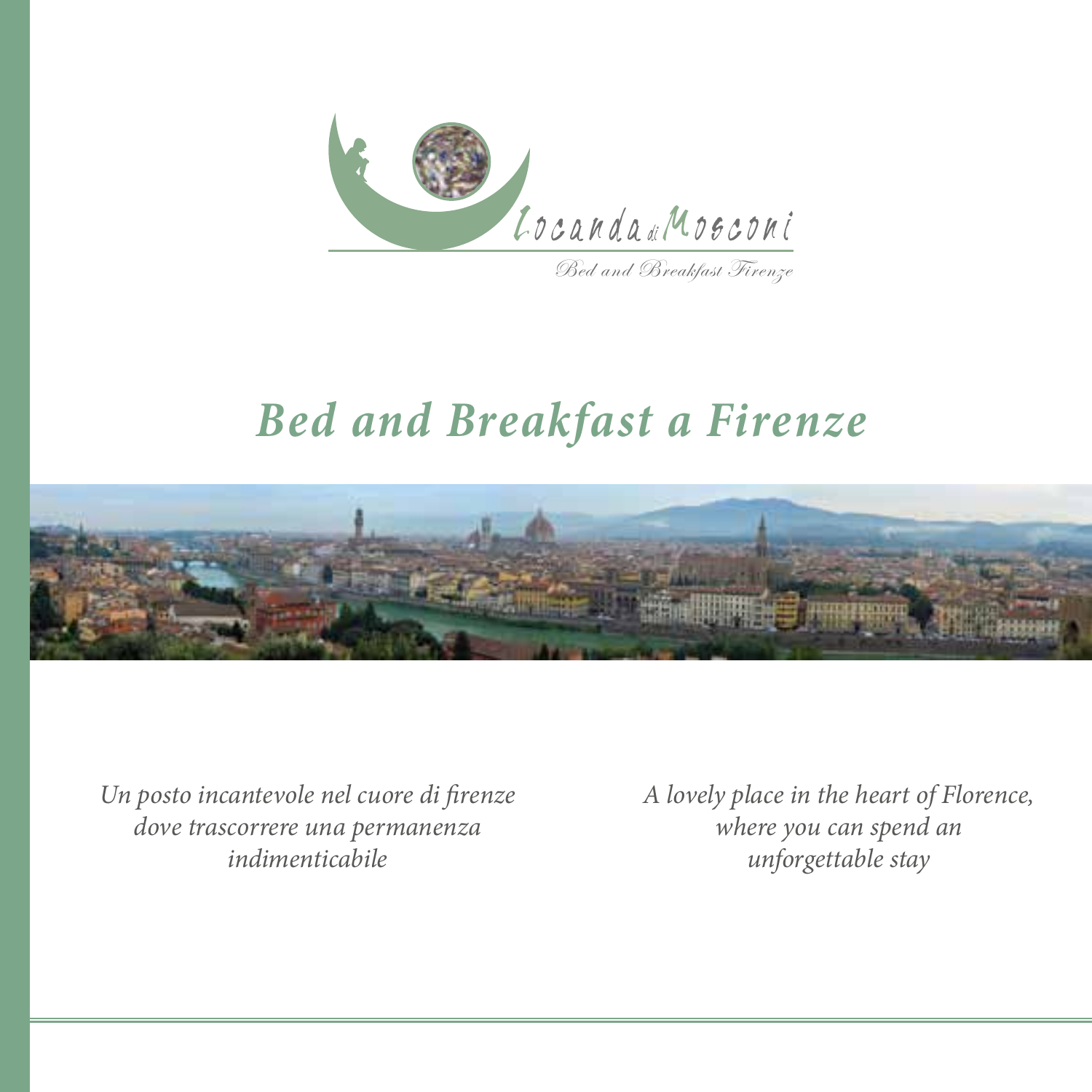



## *Camera - LEONARDO - Room*

 $\sim$ 

Meravigliosa camera dai toni chiari, con soffitto travi a vista e grande lucernaio. Nella notte di San Lorenzo (10Agosto) vedi la stella cadente ed il desiderio si avvererà...

Lo storico detto fiorentino non mente mai. Luminosissima con vista giardino, ampio bagno con doccia. Dotata di ogni comfort: bollitore per the o caffè, cassaforte, tv a schermo piatto, frigobar e asciuga capelli.

Wonderful room in light tones, with wooden ceiling beams and large skylight. On the night of San Lorenzo (10Agosto ) see the shooting star and the wish will come true...

The historian said the Florentine never lies. Bright with garden view, large Bathwith shower.

Equipped with every comfort: kettle for tea or coffee, safe, flat screen TV, minibar and hair dryer.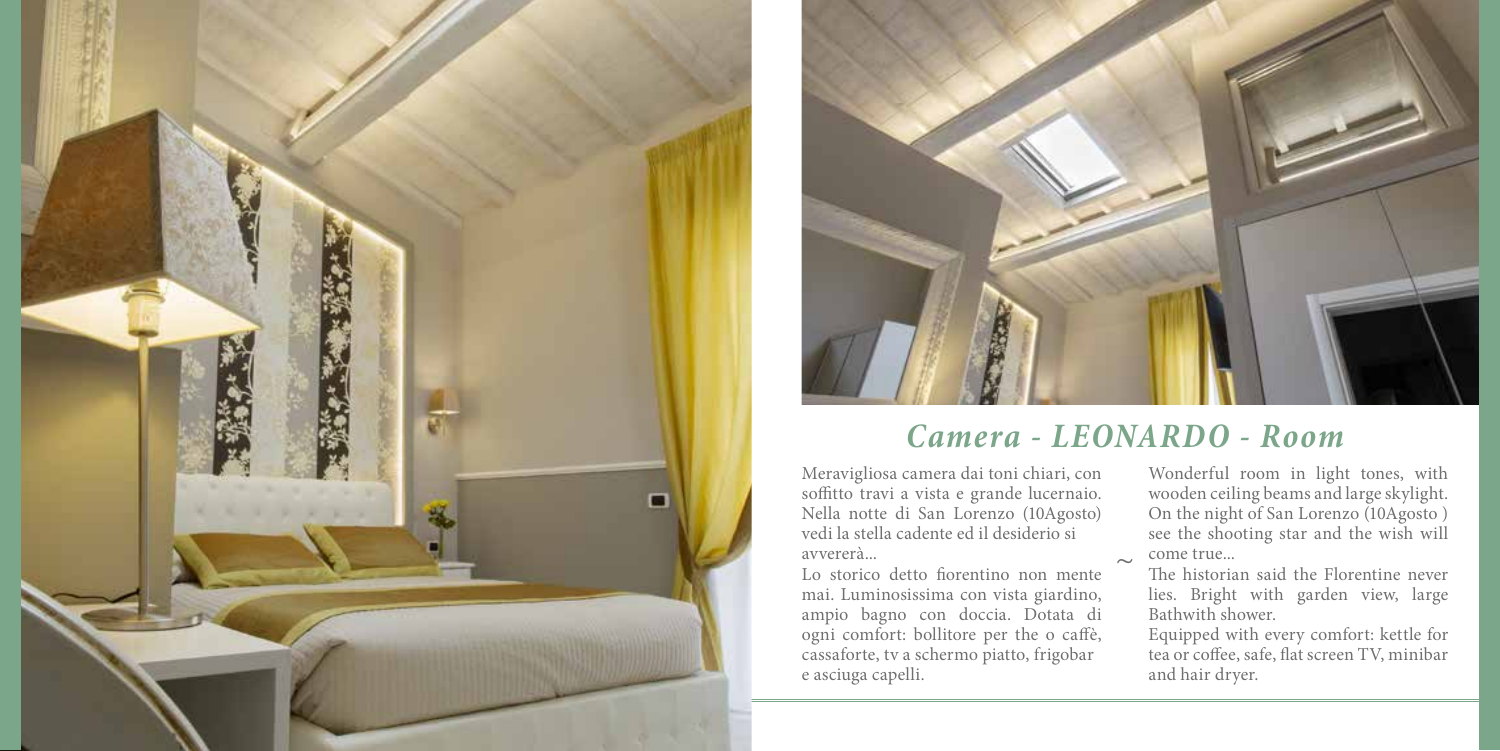

Il colore che predomina in questa camera è il verde... speranza!

Chi soggiornerà in questa stanza tornerà sicuramente a Firenze, questa è la leggenda della Locanda Mosconi... Spaziosa camera dai toni caldi, luminosa con ampio bagno. Dotata di ogni comfort: bollitore per the o caffè, cassaforte, tv a schermo piatto, frigobar e asciuga capelli.

The color that predominates in this room is green... hope!

Those staying in this room will certainly come back to Florence, this is the legend

of the Inn... Mosconi

Spacious room in warm tones, bright with large bathroom.

Equipped with every comfort: kettle for tea or coffee, safe, flat screen TV, minibar and hair dryer.



#### *Camera - DONATELLO - Room Camera - MICHELANGELO - Room*

Siamo a Firenze... Come poteva mancare la camera Viola?... Infatti questo sgargiante colore rappresenta da anni la città di Firenze e la sua squadra di calcio.  $\sim$  of the Inn... Mosconic standard model is the regenuity of the Inn... Mosconic luminosa, la finestra  $\sim$   $\frac{1}{2}$ affaccia su un delizioso giardino interno. Anch'essa dotata di ogni comfort: bollitore per the o caffè, cassaforte, tv a schermo piatto, frigobar e asciuga capelli.

We are in Florence... How could miss the Purple Room?... In fact, this flamboyant color represents for years the city of Florence and its football team. Large bright room, the window overlooks a lovely courtyard garden. Also it equipped with every comfort: kettle for tea or coffee, safe, flat screen TV, minibar and hair dryer.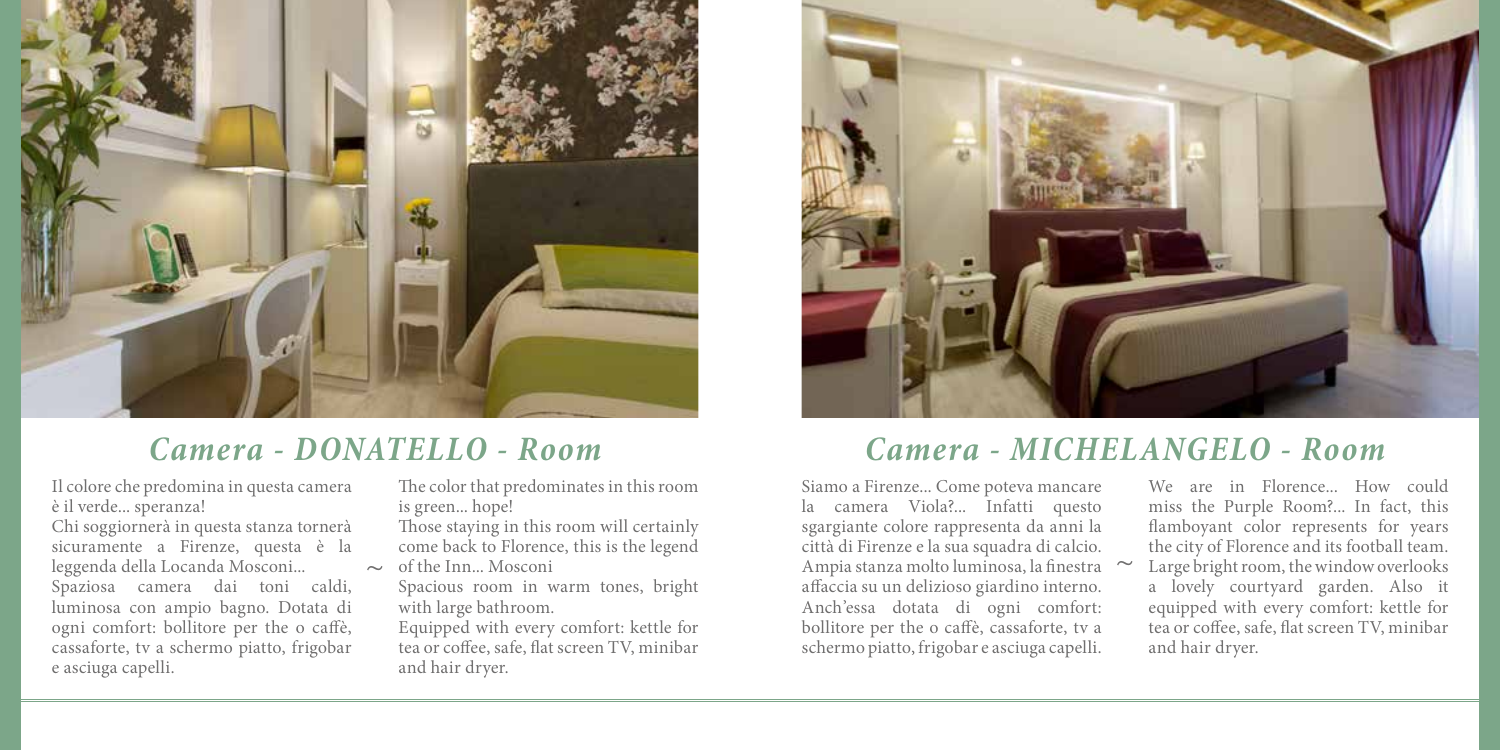

#### *Camera - BEATRICE - Room*

Meravigliosa camera con ampio bagno e doccia con musica, allieterà il vostro soggiorno alla Locanda Mosconi... questa non è la sola sorpresa di questa questa non è la sola sorpresa di questa<br>stanza, ma il bello arriva la sera quando  $\sim$ si illuminerà dal pavimento un pozzo del 400 ritrovato durante la ristrutturazione del nostro edificio... che dire questa stanza si presenta da sola.

Wonderful roomwith large bathroom, shower with music, will give you the welcome at Locanda Mosconi... this is not the only surprise... the best arrive during the night, you won't need candles... a 400 well will illuminate... and it will offer yo a romantic night... what can we say this room looks alone.

#### *Camera - RAFFAELLO - Room*

Deliziosa camera al terzo piano, luminosa metratura leggermente più piccola delle nostre matrimoniali deluxe. Ma assolutamente chic e di gran gusto. Letto  $\sim$ Queen size, cioè alla francese 140cm, bagno con doccia. Camera fornita di ogni comfort: minibar, bollitore elettrico, aria condizionata, asciuga capelli cassaforte.

Lovely room on the third floor, bright slightly smaller square footage of our deluxe double. But absolutely chic and great taste. Queen size bed, that is to 140cm French bed, bathroom with shower. Room provided with every comfort: minibar, electric kettle, air conditioning, hair dryer safe.

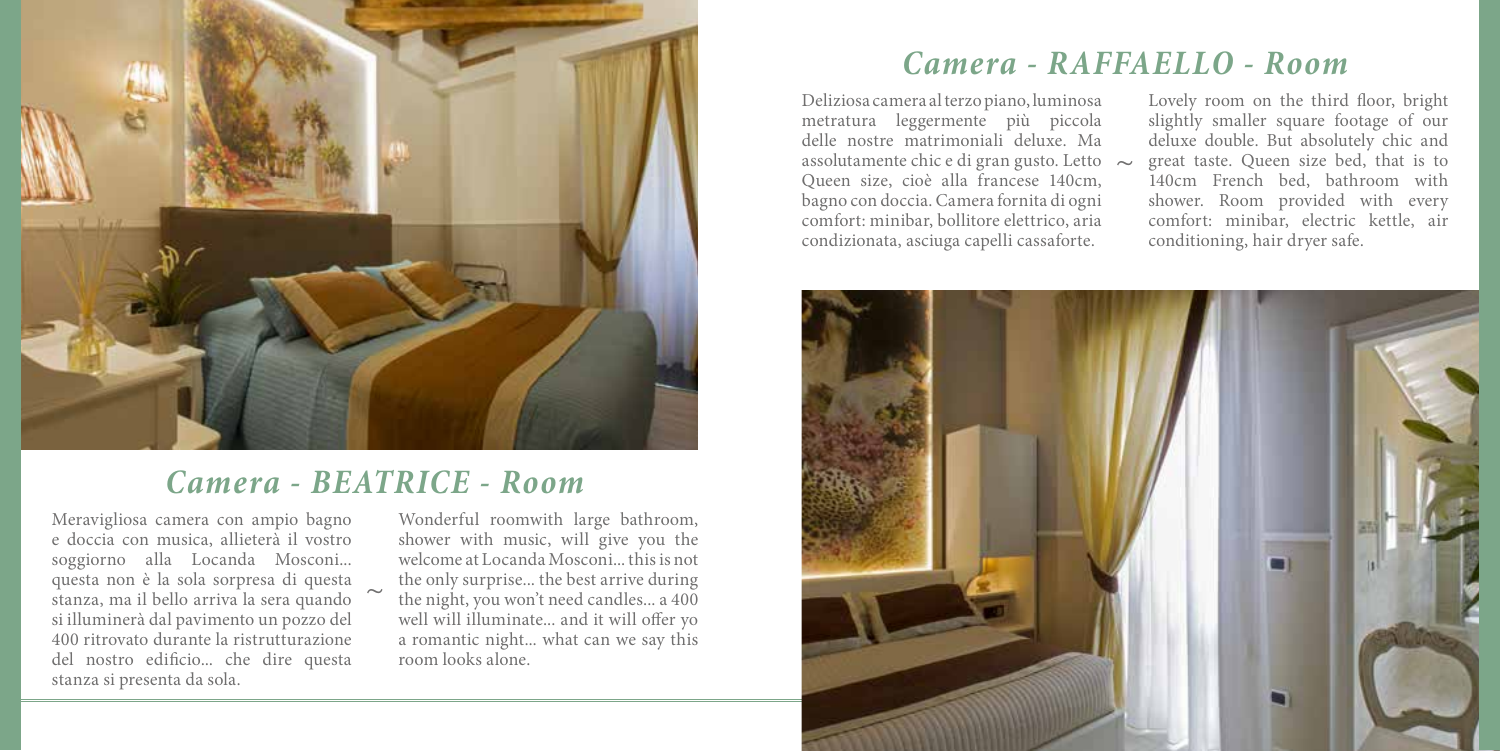

Vuol essere un connubio di eleganza soft e piacevolezza del design, dai toni del rosso e del grigio, vi lascerà sorpresi dalla sua sobria bellezza. Passerete un soggiorno all'insegna della luminosità e dell'essenzialità, non vedendo l'ora ogni volta di rientrare nel vostro piccolo paradiso.

Wants to be a combination between soft elegance and pleasure of design, with red and grey tones, which leaves you surprised by its sober beauty. You will spend a stay based on brightness and essentiality of the suite, looking forward to come back in this little paradise. red and grey tones, which leaves you are the derivative derivative that we surprised by its sober beauty. You will

### *Suite ROMA Suite MARIA VITTORIA*

paradise.

vuol essere un connubio di eleganza soft e piacevolezza del design, dai toni del bianco e del grigio chiaro, vi lascerà Passerete un soggiorno all'insegna della luminosità e dell'essenzialità, non vedendo l'ora ogni volta di rientrare nel vostro piccolo paradiso.

wants to be a combination between soft elegance and pleasure of design, with white and light grey tones, which leaves you surprised by its sober beauty. You will spend a stay based on brightness and essentiality of the suite, looking forward to come back in this little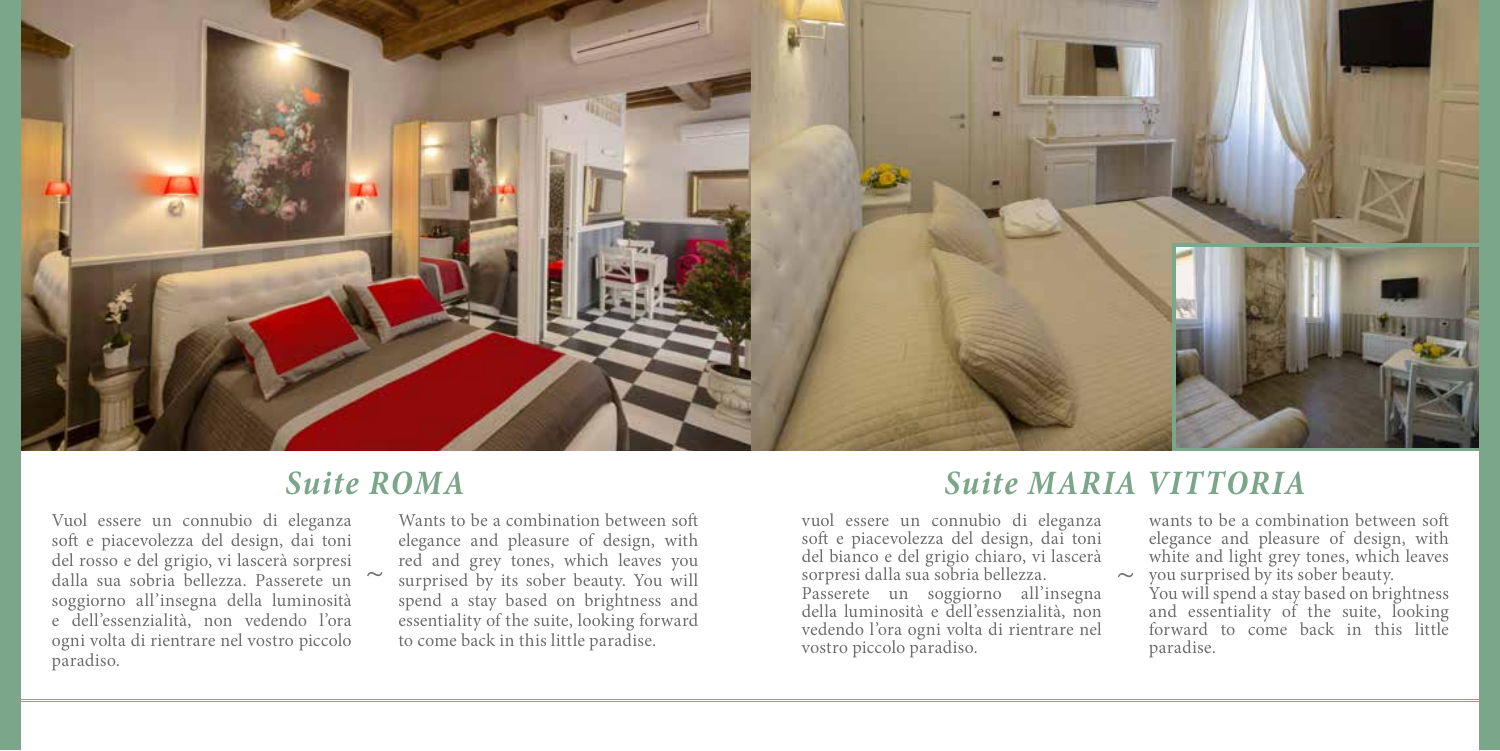



## *Suite BRUNELLESCHI*

Grande appartamento con 6 posti letto completamente ristrutturato composto da living divano letto trasformabile in letto matrimoniale, camera da letto separata con letto matrimoniale, 3 televisori lcd, seconda camera soppalcata accessibile con scala a chiocciola completamente separata, bagno con vasca idromassaggio e musica.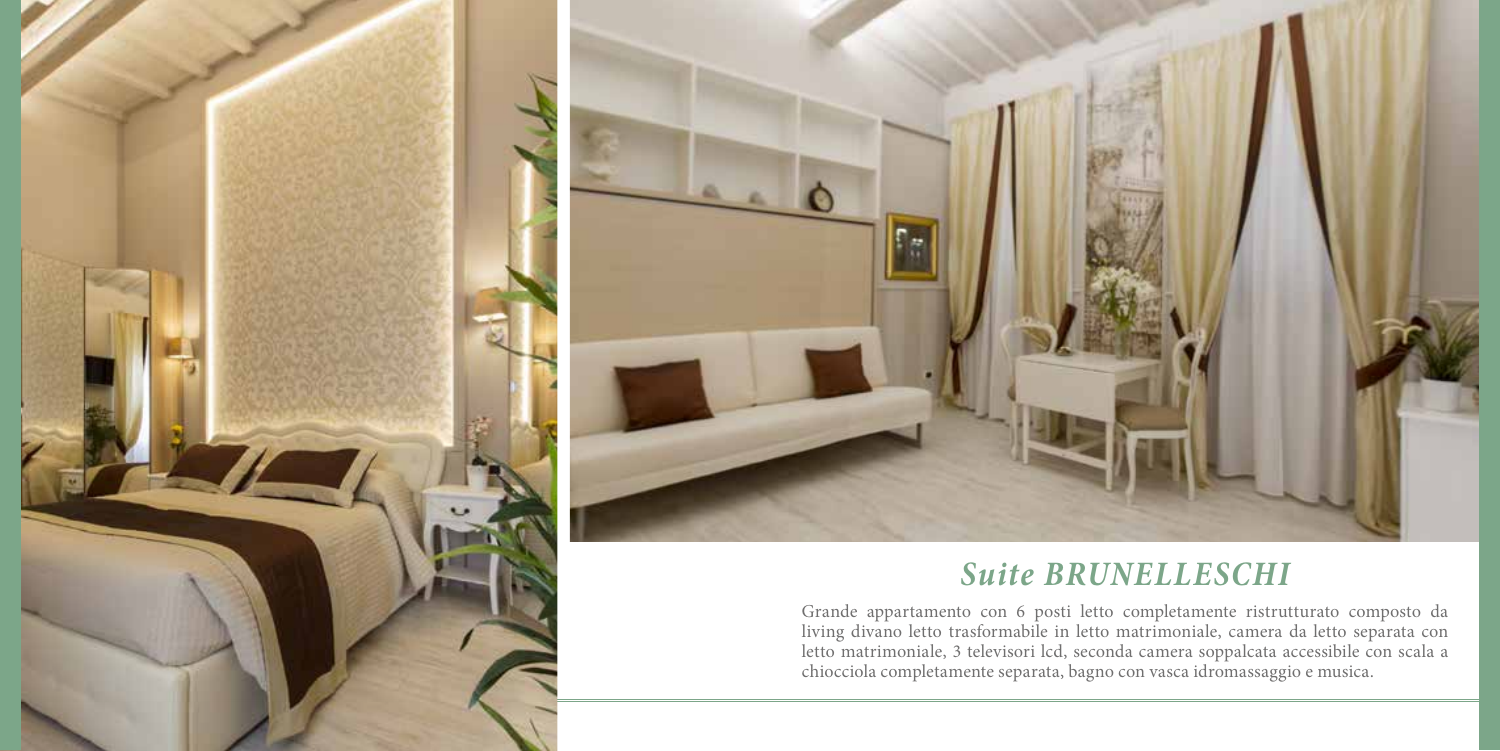



## *Suite BRUNELLESCHI*

Large apartment with a fully renovated 6 persons composed of living sofa convertible into double bed, separate bedroom with double bed, 3 LCD TV, second bedroom loft accessible by spiral completely separate staircase. Bathroom with Jacuzzi and music.

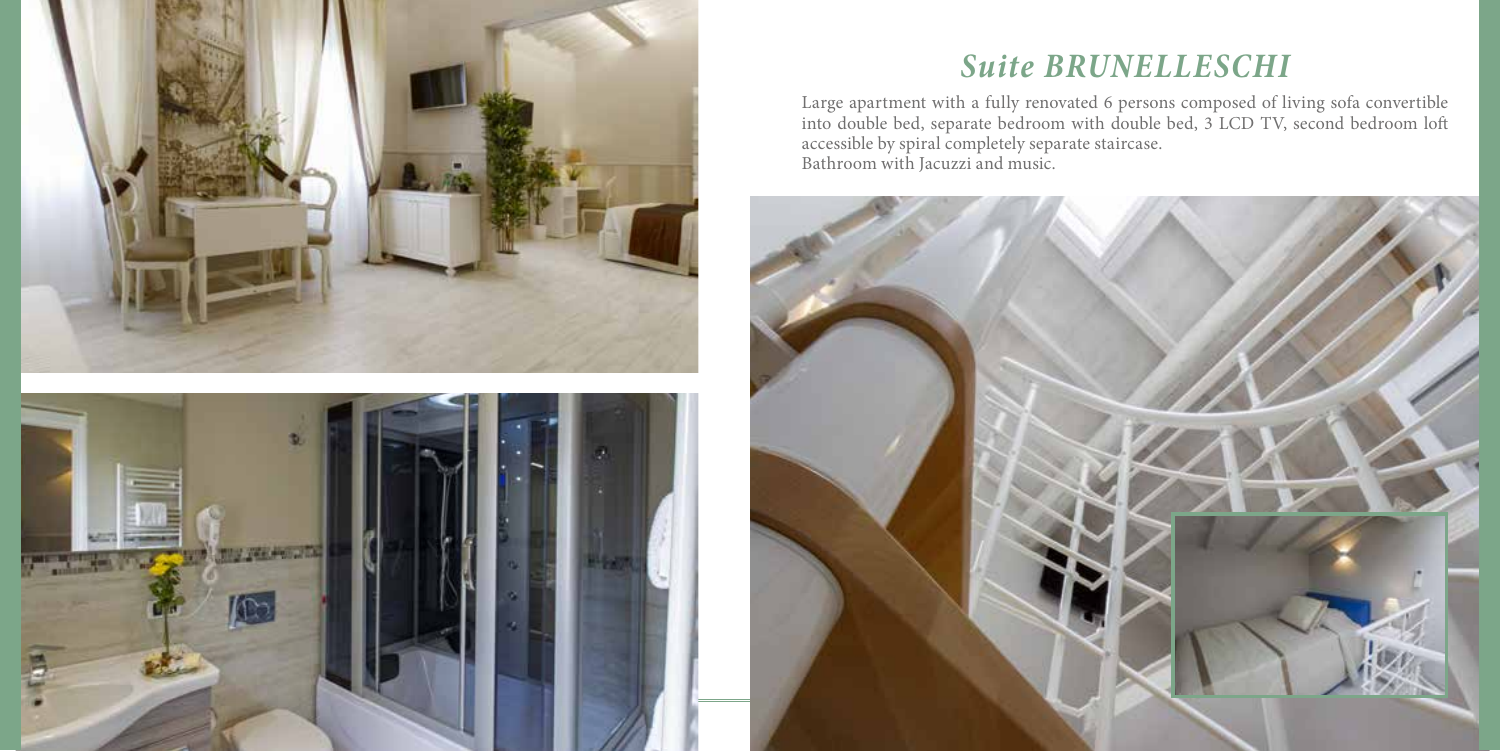

#### *Camera - FIRENZE - Room Camera - VENEZIA - Room*

La camera Firenze di design più moderno insonorizzata. Bella vista su giardino insonorizzata. Bella vista su giardino  $\sim$ affascinerà con i suoi colori e confort.

Soundproofed room with a much modern design. Nice view on the garden, this sophisticated and ample room will charm you with its colours and comforts.



La camera Venezia è la più romantica! incorniciata dai toni caldi del marrone chiaro e del giallo questa piacevole stanza vi regalerà un soggiorno indimenticabile.  $\sim$  Venezia room is the most romantic one! With warm tones of brown and gold, this peaceful room will grant you ad unforgettable stay.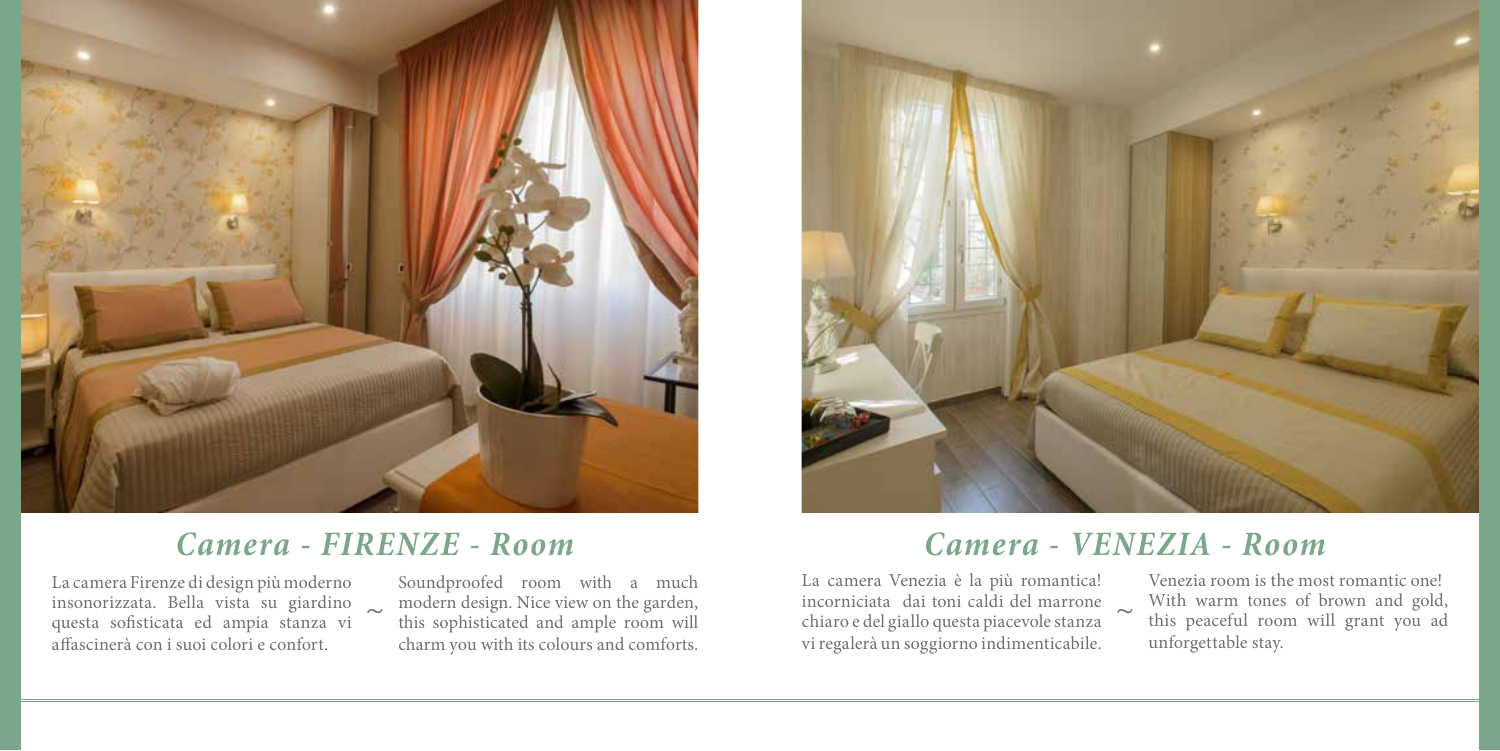

#### *Camera - SUSANNA - Room*

Camera di design più moderno insonorizzata. Bella vista su giardino  $\sim$ questa sofisticata ed ampia stanza vi affascinerà con i suoi colori e confort.

Soundproofed room with a much modern design. Nice view on the garden, this sophisticated and ample room will charm you with its colours and comforts.

#### *Camera - LORENZO - Room*

La camera Lorenzo è la più romantica! incorniciata dai toni caldi del marrone e dell' oro questa piacevole stanza vi regalerà un soggiorno indimenticabile.  $\sim$  Lorenzo room is the most romantic one! With warm tones of brown and gold, this peaceful room will grant you ad unforgettable stay.

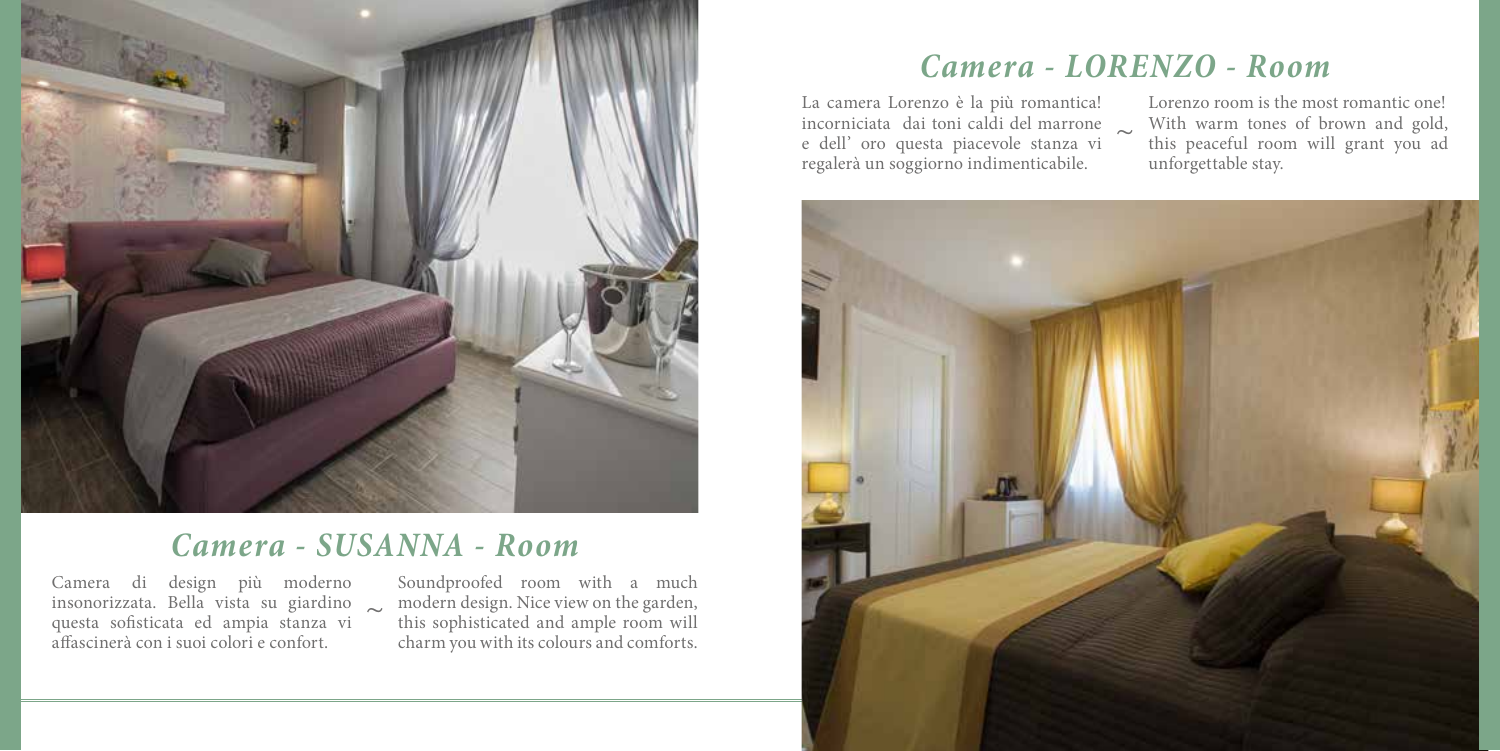

#### *Camera - MARCO - Room*

Camera di metratura piccola singola uso doppia comunque confortevole e piacevole, curata nei minimi particolari  $\sim$ per farvi passare un piacevolissimo ed indimenticabile soggiorno nella nostra Firenze.

Room with little square footage, single room double use, anyway comfortable Room with little square footage, single<br>
room double use, anyway comfortable<br>  $\sim$  and pleasant room, finely arranged in<br>
every little detail to grand you a really every little detail, to grand you a really pleasant and unforgettable stay in our Florence.



# *The WAITING ROOM*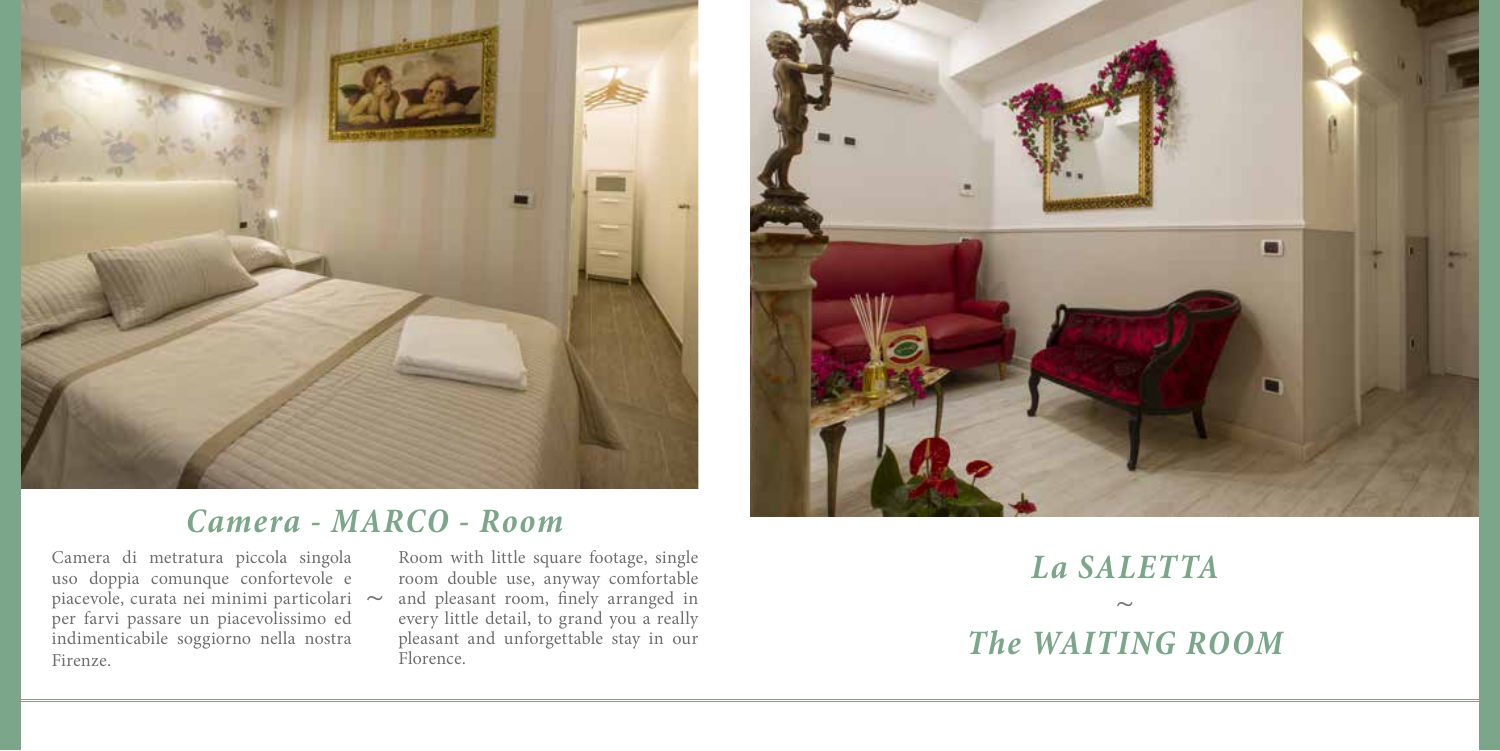

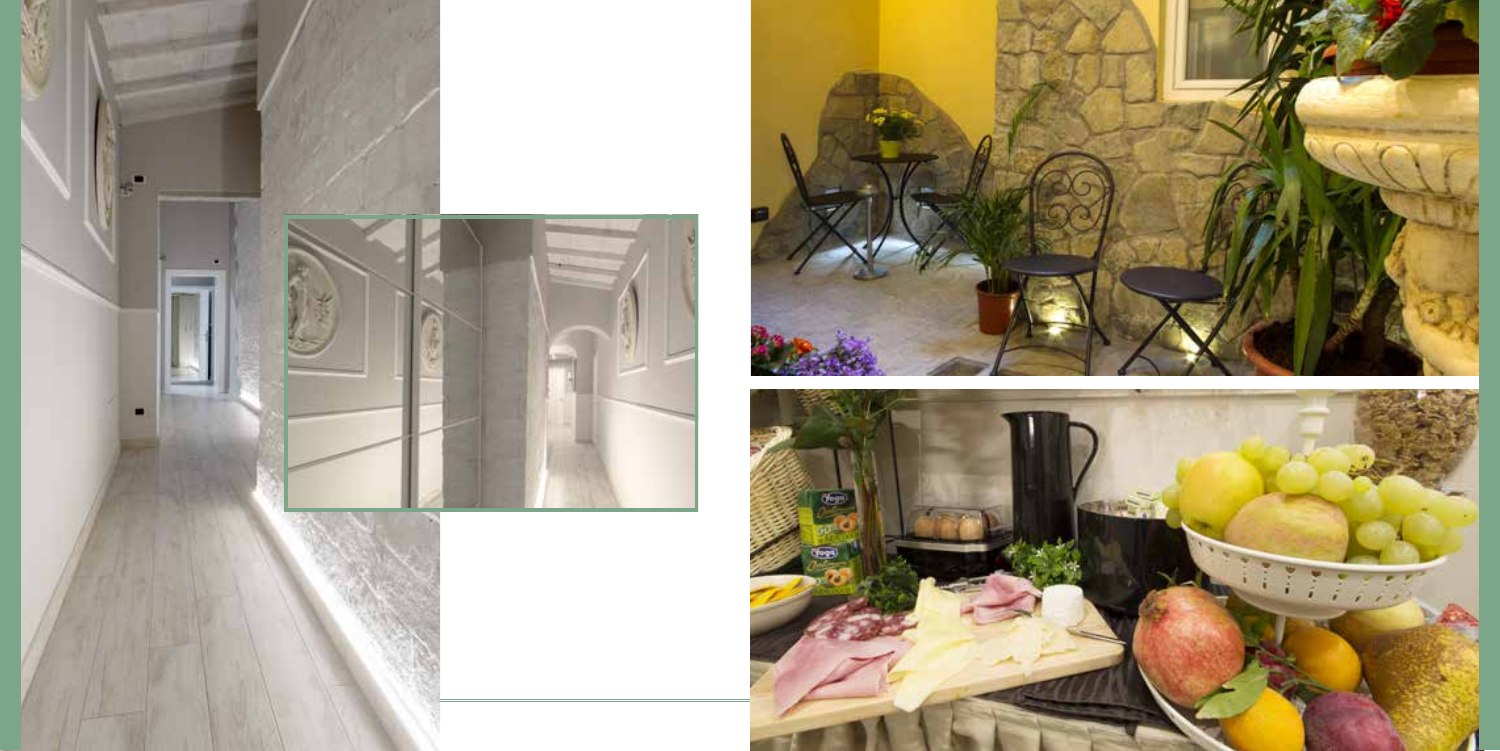